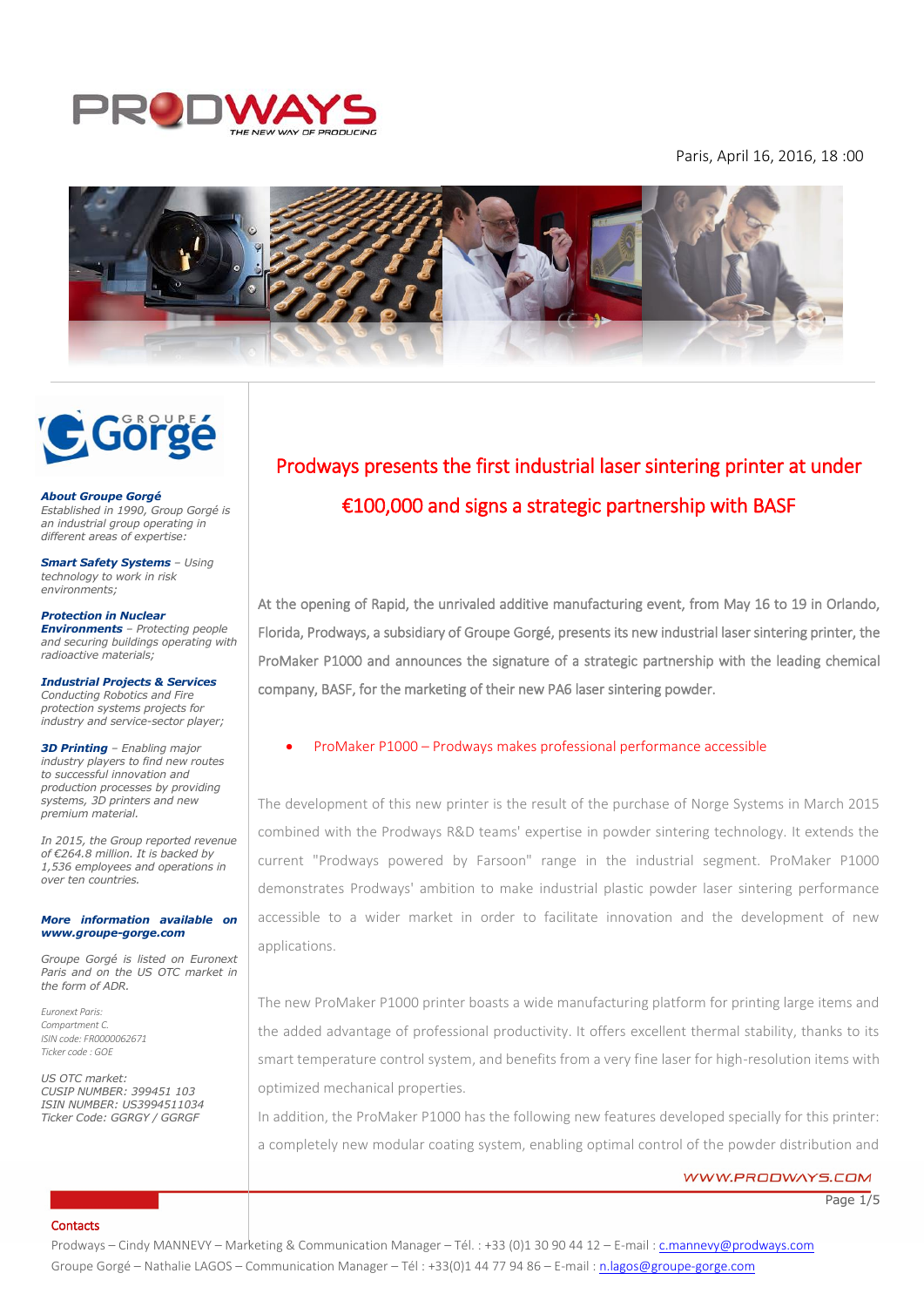

**Contacts**



more even layers using all types of material, as well as a touchscreen, making it easy for users to operate.

The ProMaker P1000 benefits from Prodways' wide range of materials with high recyclability rates, as well as the strategy of being open to other materials, which Prodways applies to its full range of printers in order to facilitate customer innovation and the development of new applications.

The ProMaker P1000 will be unveiled for the first time worldwide at the Rapid 2016 event and will be available at the end of 2016 at a special launch price of under €100,000 (excl. tax).

It extends Prodways' range of industrial laser sintering printers and confirms Prodways' strategy of opening up new fields of application in additive manufacturing by addressing new professional user segments.

# Partnership with BASF – integration of BASF's new PA6 Powder into Prodways' materials portfolio for 3D printers using laser sintering

Thanks to this partnership, Prodways integrates the brand new PA6 polymer powder - announced at the end of 2015 and developed by BASF jointly with LSS, Hunan Farsoon Tech Ltd and Varia 3D - into its portfolio of laser sintering materials.

BASF's development of this new PA6 material for 3D printing by laser sintering technology is a major breakthrough for the industrial sector. It offers new possibilities for the series production of parts, for example functional components, with more complex structures and more customized designs, but with the similar mechanical resistance, hardness and thermal stability properties as parts produced today in PA6 via traditional injection techniques.

PA6 is a widely-used material today, in particular in the automotive and electronics industries, where it can replace metal in order to produce lighter-weight parts and reduce production costs for massive parts, hot engine parts and electronic components. This new material meets the requirements of applications in all areas of industry for a wide range of components and machine parts.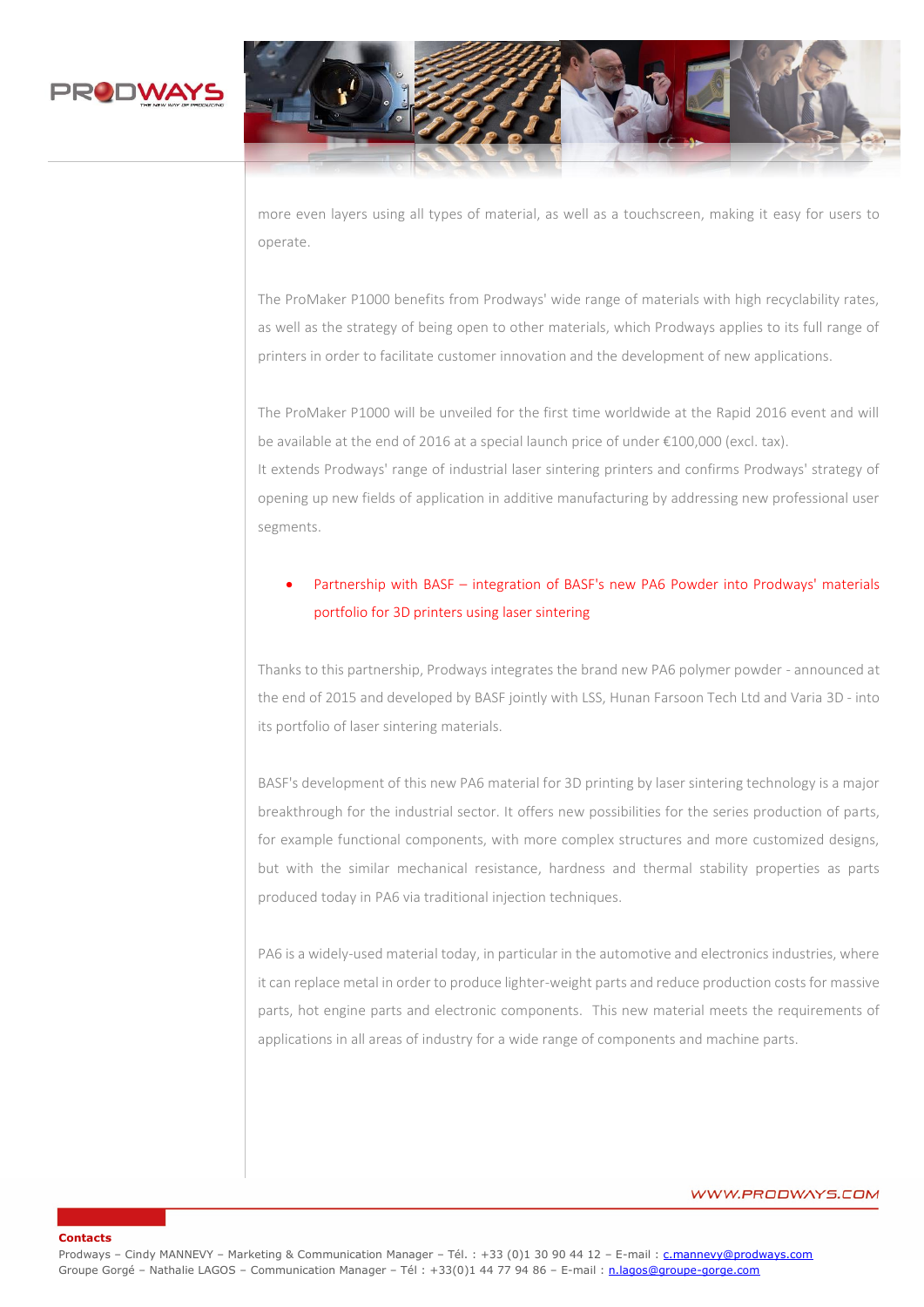



It stands out by its good recyclability and adds to Prodways' materials portfolio, which already includes over 10 grades of PA12, PA11 and TPU allowing the development of new applications for series parts.

Specifically developed to treat high performance materials such as PA6, the Prodways ProMaker P2000 HT laser sintering printer "powered by Farsoon" offers a unique high temperature capacity in its segment. It operates at a temperature of 220°C thus guaranteeing all the mechanical properties expected from BASF's high-end PA6 powder range.

This partnership with BASF confirms Prodways' strategy to offer new materials and technologies that allow the development of the "rapid manufacturing" applications expected by the market.

#### *###*

#### *About BASF*

*At BASF, we create chemistry for a sustainable future. We combine economic success with environmental protection and social responsibility. The approximately 112,000 employees in the BASF Group work on contributing to the success of our customers in nearly all sectors and almost every country in the world. Our portfolio is organized into five segments: Chemicals, Performance Products, Functional Materials & Solutions, Agricultural Solutions and Oil & Gas. BASF generated sales of more than €70 billion in 2015. BASF shares are traded on the stock exchanges in Frankfurt (BAS), London (BFA) and Zurich (AN). Further information at www.basf.com.and http://www.basf-newbusiness.com/en/projects/additive-manufacturing/3d-printing/ For further information contact 3D-Printing@basf.com*

#### *####*

*About Prodways:*

*Prodways, a subsidiary of Groupe Gorgé, enables major industry players to find new routes to successful innovation and production processes by providing premium additive manufacturing solutions.*

*Prodways' strategic positioning aims to develop technological solutions and the necessary support*  and service capabilities to support companies in their development and meet their industrial *requirements:*

By providing industrial solutions with the highest levels of quality;<br>**WWW.PRODWAYS.COM**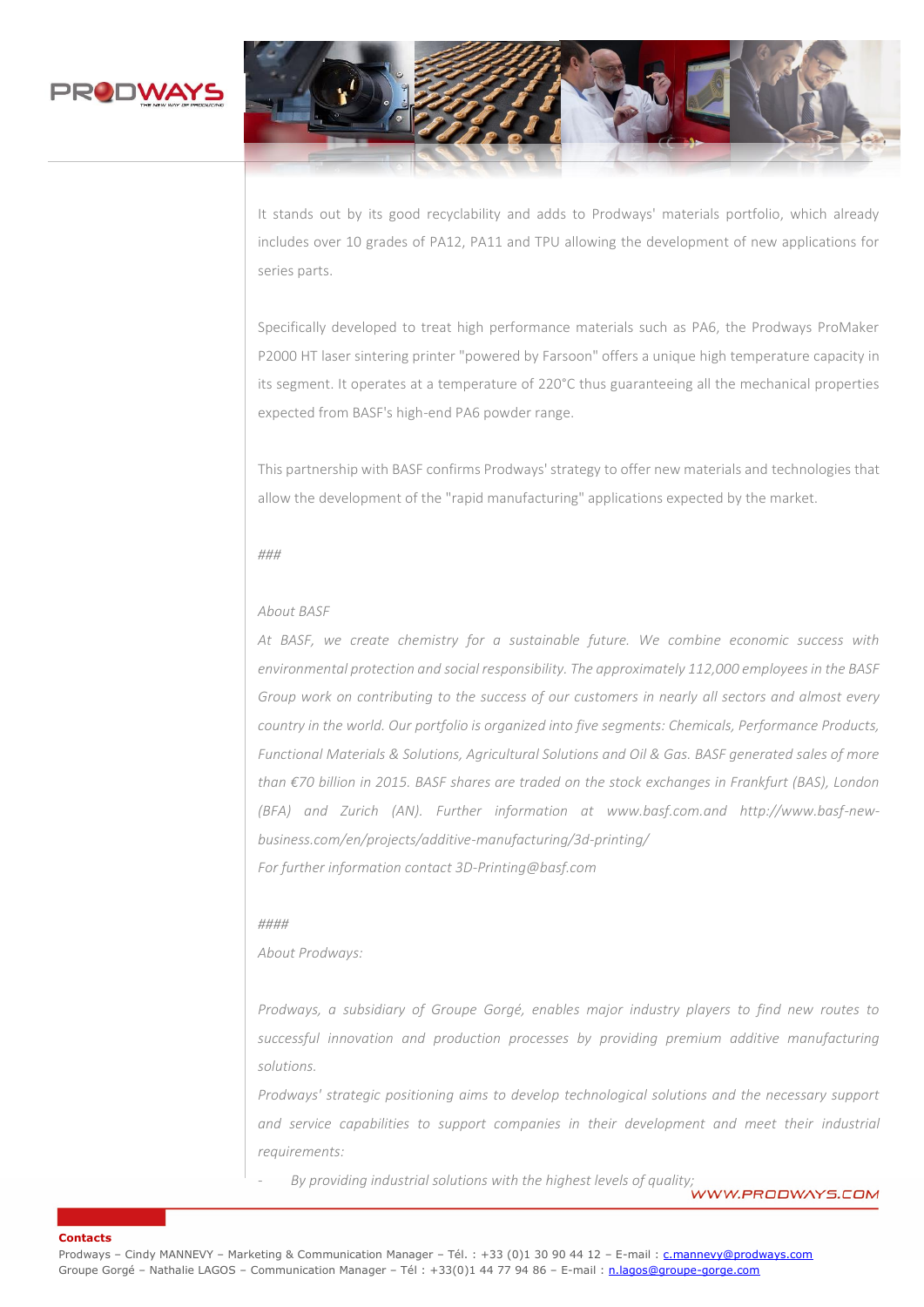



*- By providing a complete panel of technologies capable of meeting their needs in terms of productivity and reliability;*

*- By developing materials adapted to industrial constraints (mechanical properties, biocompatibility, flammability, etc.);*

*- By offering product, engineering and consulting solutions for production processes and technologies;*

*- By qualifying the business processes upstream via the production of test parts and process simulations;*

*- By offering activity peak manufacturing, back-up and management solutions;*

*- By investing in innovative actors in the 3D eco-system.*

*To date, Prodways is one of the rare actors able to meet all industrial challenges and promote the emergence of additive manufacturing for series production. For this, Prodways' offering is based on complementary activities that allow it to be positioned as a serious alternative to the two world market leaders and to become, in parallel, the only non-US company to offer a wide range of 3D printing technologies and all 3D printing services to its customers.*

*For more information: www.prodways.com/en*

Follow us on Twitter for live updates from Prodways!



#### *Disclaimer*

*This press release could contain statements on past events and forward-looking statements including statements regarding future goals or targets. Forward-looking statements reflect current expectations for results and future events.*

*Such forward-looking statements and targets depend on known and unknown risks, uncertainties and other factors that may cause actual results, performance or events to differ materially from those anticipated herein. All these risks and uncertainties could affect the Group's future ability to achieve its targets. Risks, uncertainties and other factors that could cause actual results to differ materially from the results anticipated in the forwardlooking statements and targets include, among other things: the risks and uncertainties possibly mentioned in this press release; the strength of competition; the growth of the market; currency fluctuations; interest rate fluctuations; raw materials and freight price fluctuations; armed conflicts or political instability; control of costs and expenses; changes in tax legislation, rules, regulation or enforcement; our ability to successfully keep pace*  with technology changes; our ability to attract and retain qualified personnel and key-men; the evolution, *interpretation and uniform application and enforcement of International Financial Reporting Standards (IFRS), according to which we prepare our financial statements; supply chain bottlenecks; the performance of our business partners (subcontractors, agents, suppliers, etc.).*

*Some of these risk factors are set forth and detailed in our Document de Référence (Registration Document including the annual financial report filed with the French Autorité des Marchés Financiers). This list of risks, uncertainties and other factors is not limitative. Other non-anticipated, unknown or unforeseeable factors could also have material adverse effect on our targets. The Group expressly disclaims any obligation or undertaking to*  update or revise any forward-looking statements or targets potentially contained in this press release to reflect *any change in events, conditions, assumptions or circumstances on which any such statements are based.*